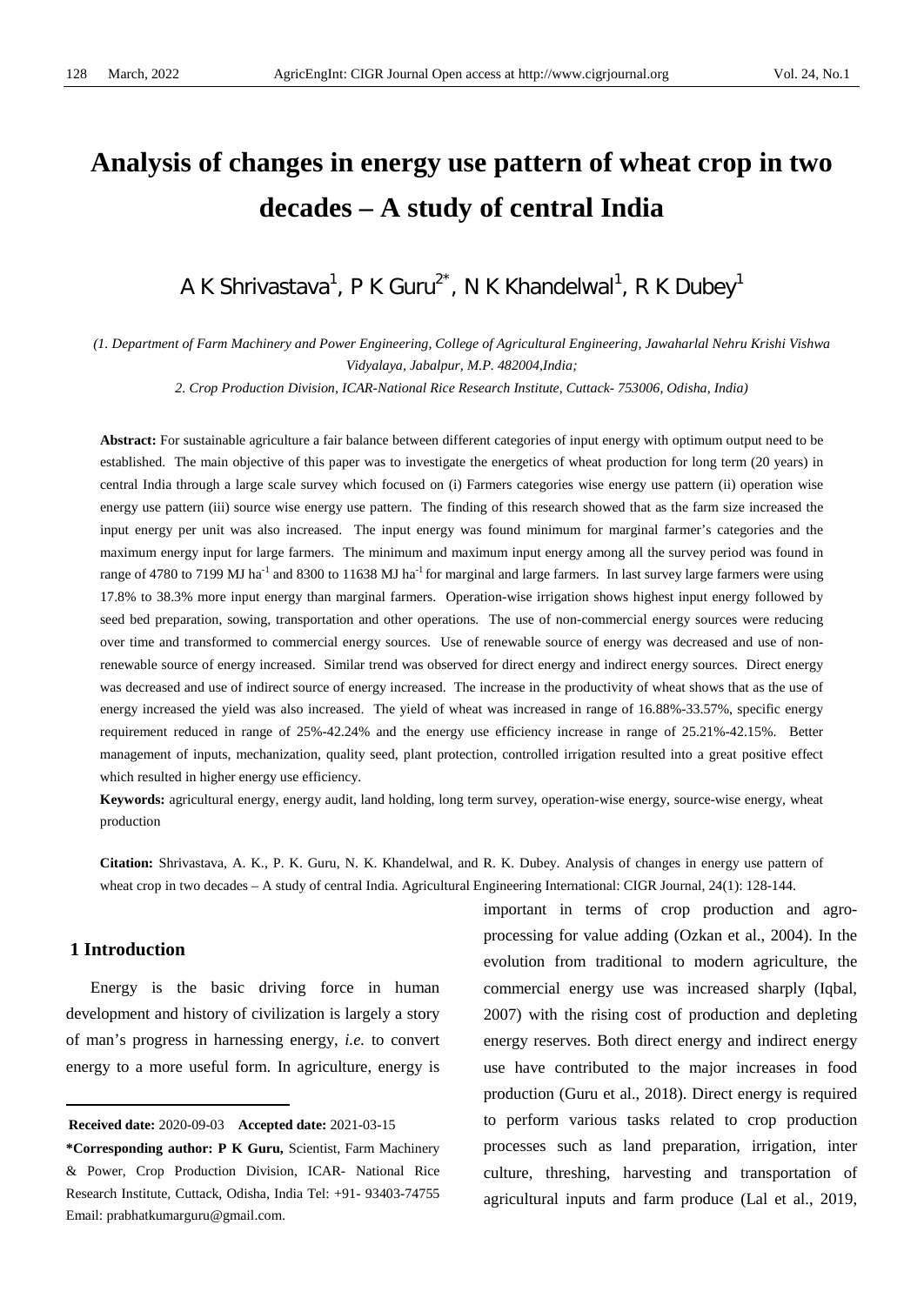2020; Guru et al., 2019). Indirect energy, on the other hand, consists of the energy used in the manufacture, packaging and transport of fertilizers, pesticides and farm machinery (Patel et al., 2018; Chatterjee et al., 2018).

In present agriculture scenario, dependability on nonrenewable energy resources has increased, the productivity and profitability of agriculture depends on energy consumption (Alam et al., 2005; Esengun et al., 2007, Woods et al., 2010). Energy use on farms has increased over years but the average farm sizes are reducing continuously due to land defragmentation (Manjunatha et al., 2013). Therefore energy efficiency has become more so important in Indian agricultural system. Energy consumption and energy efficiency of an cropping system mainly depends on factors such as soil type, machinery, electricity, fossil fuels, chemicals, fertilizers, harvesting, and post harvesting operations (Baishya and Sharma, 1990; Clements et al., 1995; Muazu et al., 2015; Ziaei et al., 2015). Crop management practices can also be helpful and will play important roles in increasing the energy efficiency.

Since efficient use of the energy resources is vital in terms of increasing production, productivity, competitiveness of agriculture as well as sustainability of rural living, energy auditing is one of the most common approaches to examining energy efficiency and environmental impact of the production system. It enables researchers to calculate output-input ratio, relevant indicators, and energy use patterns in an agricultural activity (Lal et al., 2020; Patel et al., 2018).

Wheat crop is highly cultivate in central India because it is most suitable for resource-poor farmers and resulted in higher energy use efficiency, energy productivity, and system productivity (Singh et al., 2007; Guru et al., 2015). After harvesting of wheat, dry season crop was also grown with intensive tillage. Apart from higher cost involved in intensive tillage, it is also harmful for soil health as heavy tillage operation increased soil compaction. Therefore, to reduce the manpower requirement and to raise the output, mechanization of crop production is necessary. However, published information on energy use pattern of wheat cultivation is available but for only for crop seasons and also for selected number of farmers (Chaudhary et al., 2006; Singh et al., 2019). Detail study for analyzing the changes in energy use pattern for wheat crop in long run is not available. Nevertheless the increase in the cost of commercial energy and decline in fuel reserves warm the researchers to workout highly productive, profitable and energy efficient operation for tillage, sowing/establishment methods, plant protection and harvesting. Therefore, the present study was undertaken to analyze the energy use in wheat crop and also to see the changes in energy use pattern over two decades. The results of the study are expected to assist policy makers and researchers to understand the changes in energy use pattern operation wise, source wise and among different categories of farmers. The analysis of crop yield as affected by input energy gives better understanding in planning the energy requirement and optimum utilization of energy for the wheat production.

#### **2 Material and methods**

#### **2.1 Study area description**

Madhya Pradesh is located in the central part of India, extending from 17°48' to 26° 52' north latitudes and from 74°02' to 84°25'east longitudes. The state of Madhya Pradesh was divided in to four major crop zones. 1. rice-wheat zone. 2. sorgham-wheat zone 3. wheat zone. 4. cotton- sorgham zone. Wheat was grown in all the four zones. Therefore, four villages were selected for the study representing different zones. Villages were selected on the basis of multistage stratified sampling method to represent the different agro-climatic area. While selecting a village following parameters were also considered. Population of the village should preferably be more than 1000 with land holding should be well distributed under different category. In this way whole of the state of Madhya Pradesh was covered under study. The four villages selected are Singod (district-Jabalpur, rice-wheat zone); Phanda (district-Bhopal, Wheat zone); Sonsa (district - Gwalior, Sorgham -wheat zone); Kanadia (district-Indore, cotton- Sorgham zone). After selecting the villages data for all the farmers was taken with the help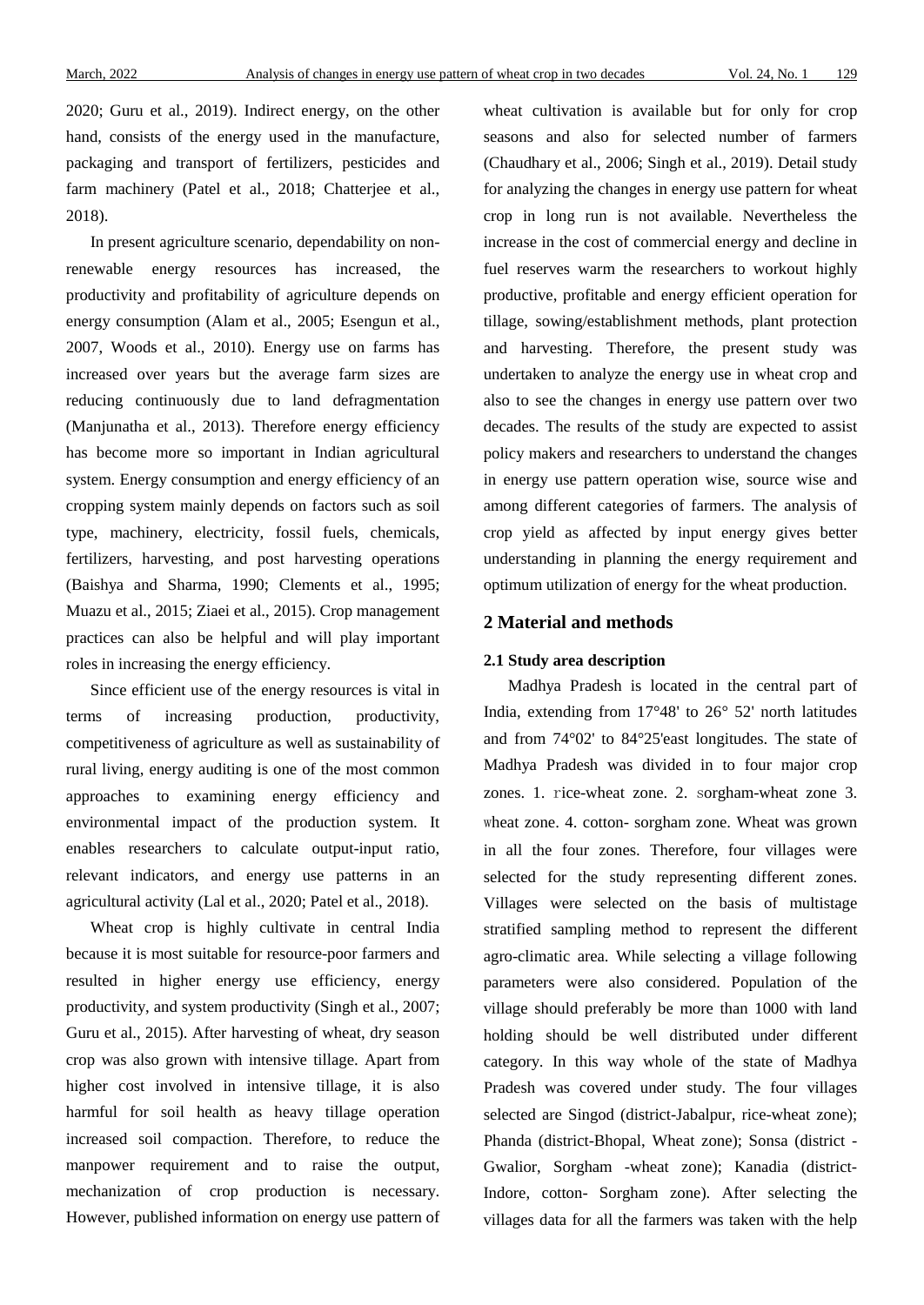of key persons. The land is classified as per operational holding (Table 1).

#### **Table 1 Land size classes and size groups of operational**

|  | holdings (Anonymous, 2019) |  |
|--|----------------------------|--|
|--|----------------------------|--|

| S. No. | Group         | Classes           |  |  |  |  |
|--------|---------------|-------------------|--|--|--|--|
|        | Marginal (MF) | Less than 1.0 ha  |  |  |  |  |
|        | Small (SF)    | 1.0 to 2.0 ha     |  |  |  |  |
| 3      | Medium (Med)  | $>$ 2.0 to 4.0 ha |  |  |  |  |
| 4      | Large $(LF)$  | More than 4.0 ha  |  |  |  |  |

#### **2.2 Study details**

Four round of detailed study was conducted in four locations namely; Singod, Phanda, Sonsa, and Kanadia. The  $1<sup>st</sup>$  round of study conducted in year 1992- 93,  $2<sup>nd</sup>$ round in 1999-2000,  $3<sup>rd</sup>$  round in 2008-09 and  $4<sup>th</sup>$  round in 2012-13.

#### **2.3 Collection of data**

The information's including the quantity of energy inputs in the form of seed, fertilizers, chemicals, irrigation, human, animal, and prime movers. The output in the form of grain yield and by-product were determined from all the farmers of the villages falling in to different categories, further cropping pattern and hectare age under crop from farm to farm were also recorded. The operation time, fuel consumption, crop yield, and other parameters evaluated in a standardized manner as detailed by Mittal and Dhawan (1988).

The data was collected with the help of pre-designed, pretested questionnaire. The farmers were interviewed twice in *Rabi* season (Wheat growing seson) to collect information. This information include farmer's identifications, land holding, farm power and machinery availability, methods of irrigation, water availability, manpower availability, farm operations (fields operations, manure application and fertilizer application, sowing, irrigation, weeding/intercultural, plant protection, harvesting and threshing) and farm power (fuel consumed per hour by the sources, implements used, hour of use of different implements with power sources, human power in term of hour both viz own and hired labour hour number) and machinery use for different field operations. Similar process of energy auditing was used by Safa and Samarasinghe (2011).

#### **2.4 Energy conversion coefficients**

Data for all the farm inputs used and the output (wheat and straw yield) were collected and then

converted into equivalent energy values using appropriate conversion coefficients.

| Table 2 Energy conversion coefficients (MJ unit <sup>-1</sup> ) for the |
|-------------------------------------------------------------------------|
| different inputs and outputs (Mittal and Dhawan, 1988; Patel            |
| et al., 2018: Lal et al., 2019: Kitani et al., 1999).                   |

| Particulars                    | Unit   | Energy Equivalents (MJ unit <sup>-1</sup> ) |
|--------------------------------|--------|---------------------------------------------|
| Human labour                   | h      | $1.96$ (1 adult women $=0.8$ adult          |
|                                |        | man)                                        |
| Diesel fuel                    | L      | 56.31                                       |
| Petrol                         | L      | 48.23                                       |
| Electricity                    | kw h   | 11.93                                       |
| Bullock (medium size)          | pair-h | 10.10                                       |
| Nitrogen (N)                   | kg     | 60.60                                       |
| Phosphorus $(P_2O_5)$          | kg     | 11.10                                       |
| Potassium $(K_2O)$             | kg     | 6.70                                        |
| Self - propelled machinery     | h      | 62.70                                       |
| Electric motor                 | kg     | 64.80                                       |
| Tractor                        | kg     | 68.40                                       |
| Farm machinery excluding self- | kg     | 62.70                                       |
| propelled machine              |        |                                             |
| Seed/Grain (wheat)             | kg     | 14.70                                       |
| Straw (wheat)                  | kg     | 12.50                                       |

## **2.5 Specific mathematical models for calculating energy balance**

 $Energy Input = Human energy + Fuel energy$ 

+ Machine energy

Human energy(MJ $h^{-1}$ )

 $=$  Useful man hour spent in operation

 $\times$  man energy factor

Fuel energy  $(MJl^{-1}) = Fuel consumption \times$ 

Energy factor for diesel

Machinery energy  $(M/Kg^{-1})$ 

 $= Weight of the machine$ 

 $\times$  Self propelled machine energy equivalent factor  $\times$  Useful working hours  $\times$  Useful life of machine Energy output  $=$  |Total grain production

 $\times$  grain energy equivalent factor]

 $+$  |Total straw production

 $\times$  straw energy equivalent factor]

 $Specific$  Energy  $(M/kg^{-1}) = \frac{Total input$  Energy *Energy use efficiency* =  $\frac{Output$  *energy* 

#### **3 Result and discussion**

#### **3.1 Farmer's categories wise energy use pattern:**

Agricultural energy consumption pattern largely depend on the land holding size and to understand the relation between land holding and energy used for the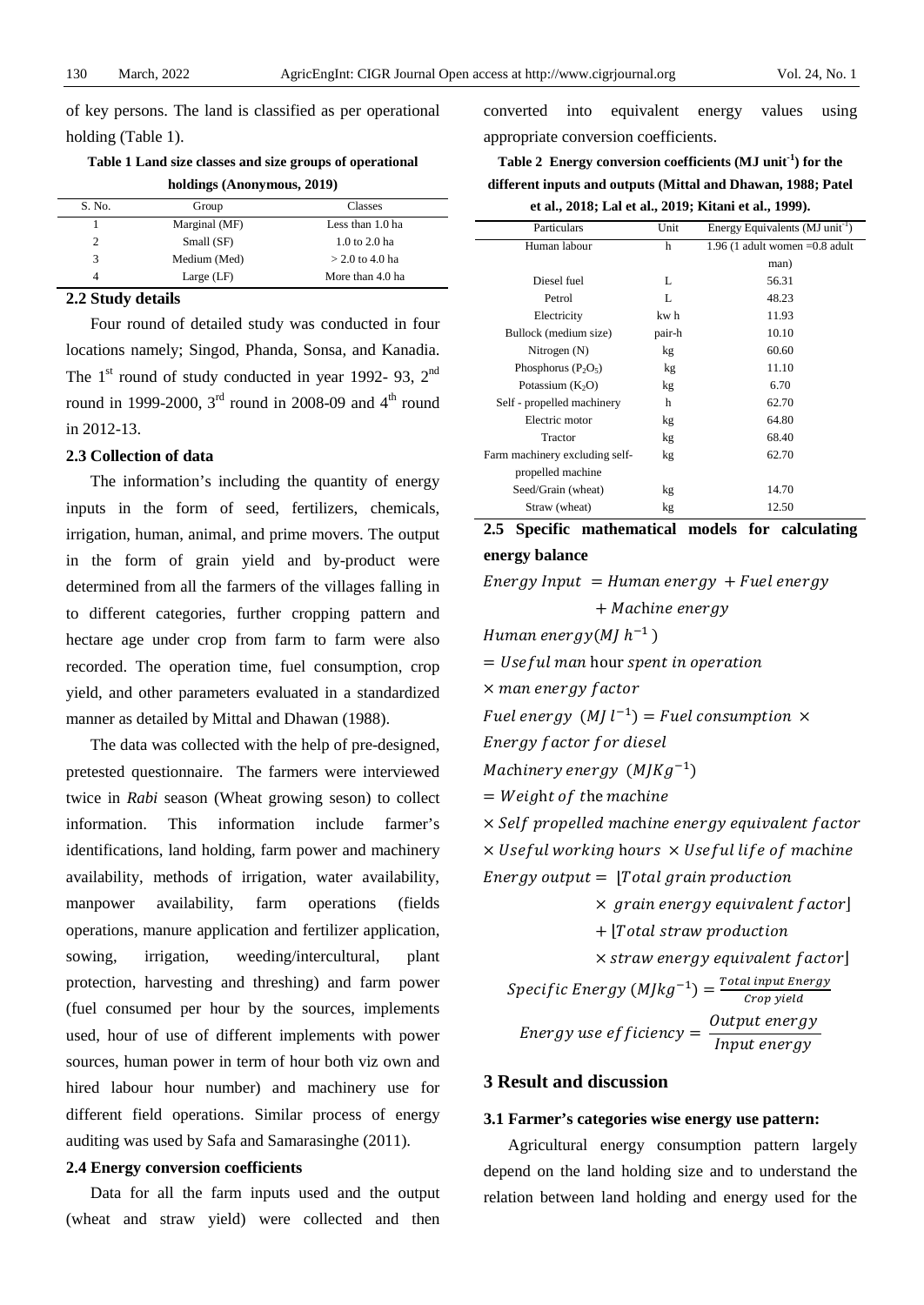wheat farming four village data was presented (Figures 1-4). In all the four studies there was direct correlation between the land holding and input energy. As the farm size increased the input energy per unit was also increased. The minimum input energy was found for marginal farmer's categories and the maximum input energy for large farmers. The minimum input energy among all the survey period was found  $5666 \text{ MJ ha}^{-1}$ , 4780 MJ ha<sup>-1</sup>, 7199 MJ ha<sup>-1</sup>, and 5444 MJ ha<sup>-1</sup> for marginal farmers in village Singod, Phanda, Sonsa and Kanadia, respectively. The maximum input energy among all the survey period was found  $11121 \text{ MJ ha}^{-1}$ , 8300 MJ ha<sup>-1</sup>, 11638 MJ ha<sup>-1</sup>, 9631 MJ ha<sup>-1</sup> in village Singod, Phanda, Sonsa and Kanadia, respectively. For the year 2012-13 large farmers were using 33.3%, 28.6%, 38.3%, and 17.8% more input energy than marginal farmers in village Singod, Phanda, Sonsa and Kanadia, respectively. Sharma et al. (2020) reported higher energy uses associated with higher yield and energy has a positive relationship with crop yield. Kosemani and Bamgboye (2020) reported significant difference among the three farm categories in respect to input energy and agronomical managements in rice production. More input energy requirement was due to the enhanced level of mechanization. Use of high

powered machinery enhanced the use of input energy. To ensure the timeliness in farm operations large farmers are using the high capacity machines this will also enhance the input energy requirements. Similar results have been reported in other studies which have concluded that as a consequence of mechanization, the input energy increased significantly (Verma, 2006; Yadav et al., 2013; Shafaei et al., 2019). On the other hand marginal and small farmers were mostly themselves worked on their farms which results in lowing the input energy and also make farming more profitable. There was also a regular increment in energy use pattern over the years. As the results shows that input energy was increasing over the years in all four study locations. This change was due to change in farmers existing practices. In last survey farmers are using mechanical power operated agricultural equipment's basically operated by fossil fuels. Tractors was the most common machines employed for conversion of fuel energy to useful mechanical works. Small and marginal farmers were using tractor for tillage operation while medium and large farmers were moving towards complete mechanization of farms by adopting more powerful machines for quick and timely farm operations.



Figure 1 Farmers categories wise energy use pattern in village Singod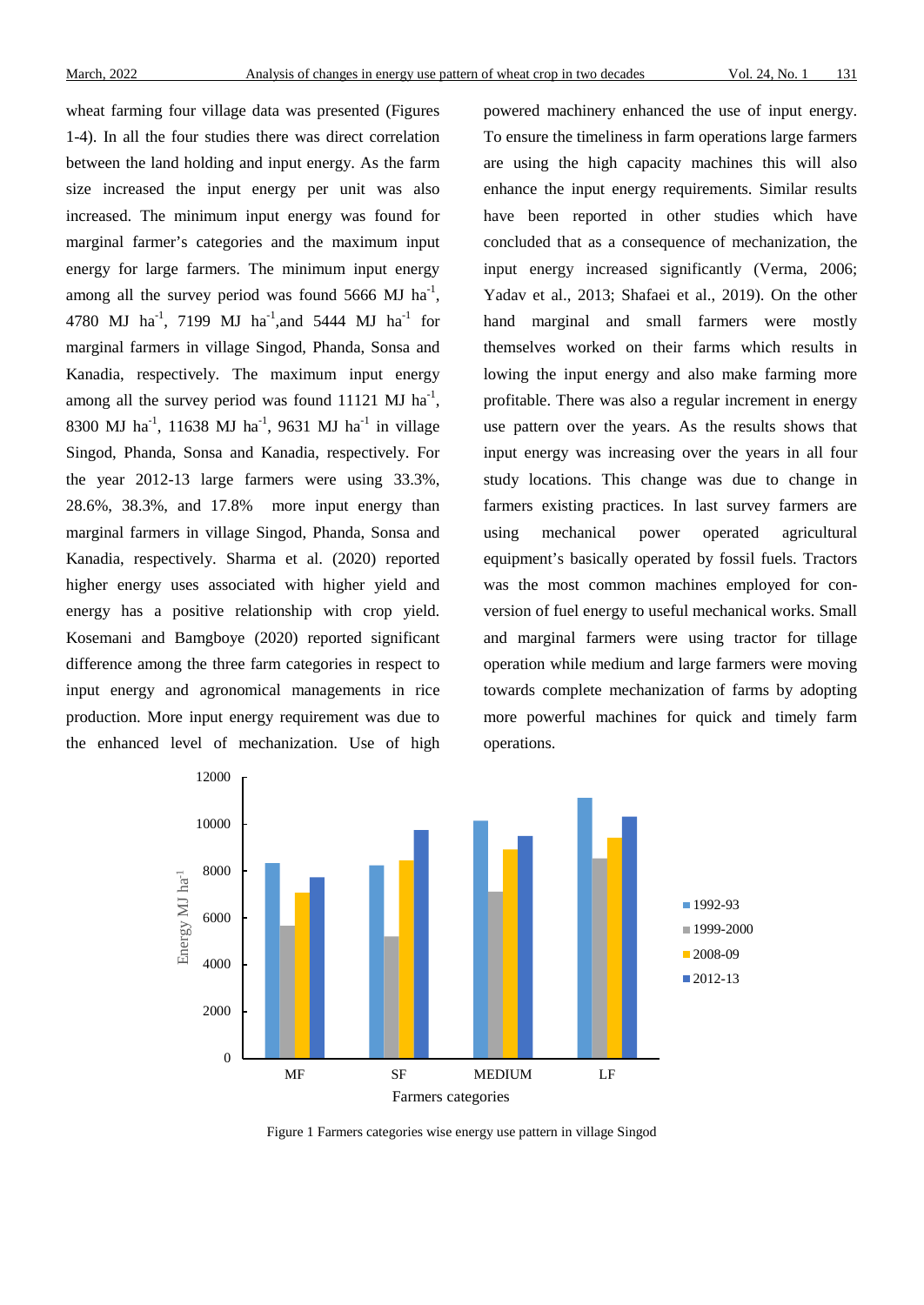

Figure 2 Farmers categories wise energy use pattern in village Phanda





Figure 3 Farmers categories wise energy use pattern in village Sonsa

Figure 4 Farmers categories wise energy use pattern in village Kanadia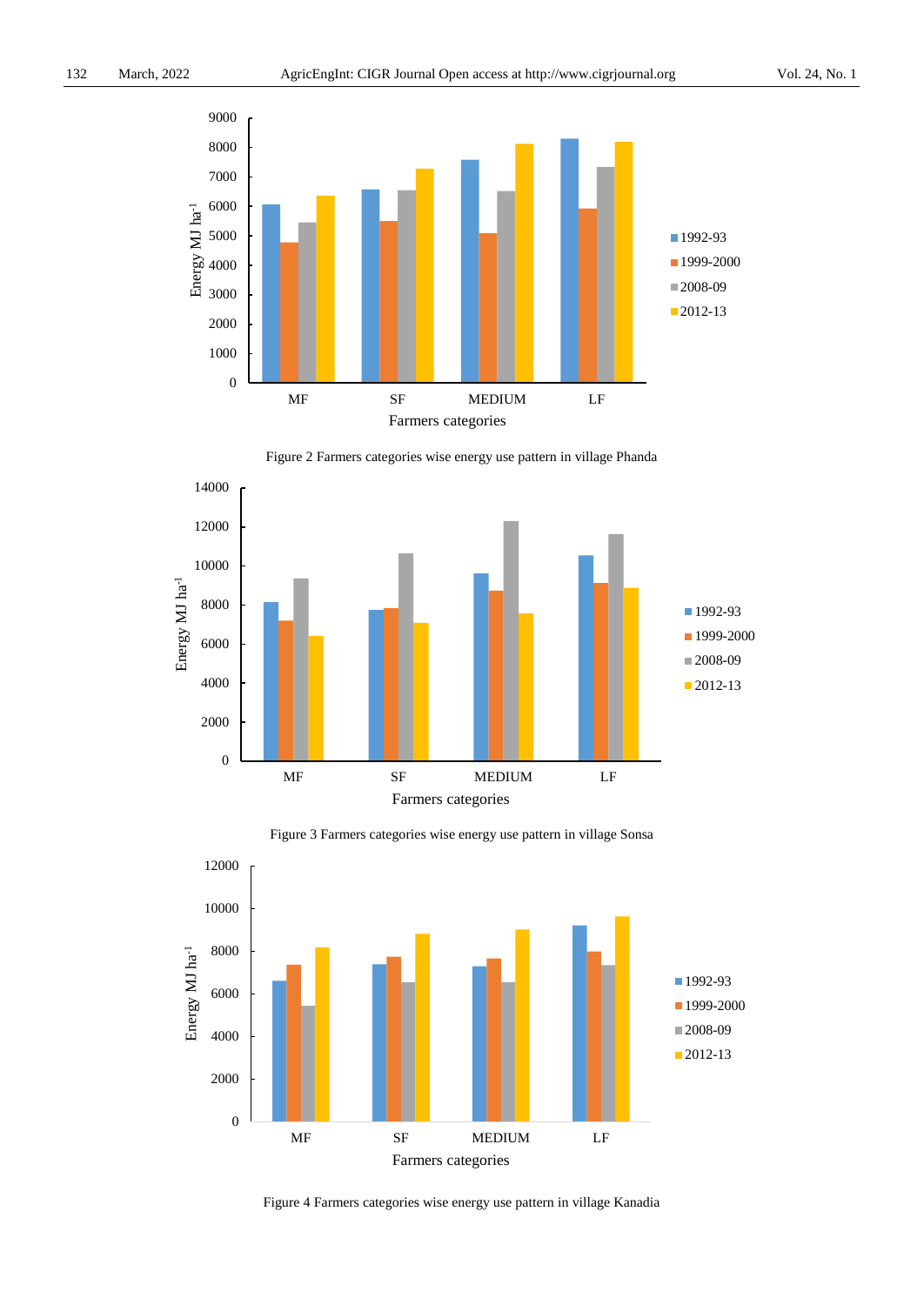#### **3.2 Operation wise energy use pattern**

In all four survey results irrigation shows highest input energy in all four locations (Figures 5-8). The percentage area under irrigation in different villages increased over different round of surveys. In Singod the average irrigated area were 18.3%, 24.5%, 25% and 31.1% under marginal, small, Medium and large category during  $1<sup>st</sup>$ ,  $2<sup>nd</sup>$ ,  $3<sup>rd</sup>$ , and  $4<sup>th</sup>$ , survey respectively. The corresponding values were 70.5%, 48%, 48%, and 53% for Phanda; 44.6%, 48.0%, 49% and 58.7% for Sonsa; and it was 31%, 80%, 79% and 83% for village Kanadia. The main sources of irrigation water were tube well in all the four villages under study. It is very clear that the irrigation facilities increased in all the four villages in recent year as compared to initial year of survey. It is also true that in general large farmers harnessed the underground water more efficiently than other categories of the farmers it may be due to economic status and availability of resources.

In village Singod the initial of study (1992-93) heavy dependency was put on irrigation. However in the later years of survey irrigation is till the major component to energy but there has been significant improvement in seed bed preparation and sowing resulting in the change in energy use pattern. In first survey irrigation required maximum energy (63%) followed by threshing (12%), seed bed preparation (9%), harvesting (5%), sowing (4%), bund making (3%), transportation (2%) and other operation (2%). Other field operations include inter culture, fertilizer application, chemical spraying, winnowing and cleaning. This pattern changes in last survey and the energy required for farm operation irrigation (39%), seed bed preparation (22%), threshing (13%), sowing (11%), transportation (8%), harvesting (5%), bund making (1%) and other operation (1%). Similar trend was observed for other study locations namely Phanda, Sonsa, and Kanadia. The availability of tractor and power tiller for field preparation and sowing operation enhance the input energy of seed bed preparation and sowing. All the farmers irrespective of farming land holding categories were using tractor and power tiller for field preparation and sowing. The medium and large farmers own the machinery and marginal and small farmers were using the machinery for custom hiring basis. Labour shortage and higher wages were also the reason behind increased use of tractors and machinery. Similar trend was also observed in other locations also. Among all the farm operations seed bed preparation, sowing, and transportation shows an increasing trend and required more input energy over the surveyed period. On the other side bund making, harvesting, threshing and other operation showing decreasing trend and required less energy as compared to previous years (Figure 9).

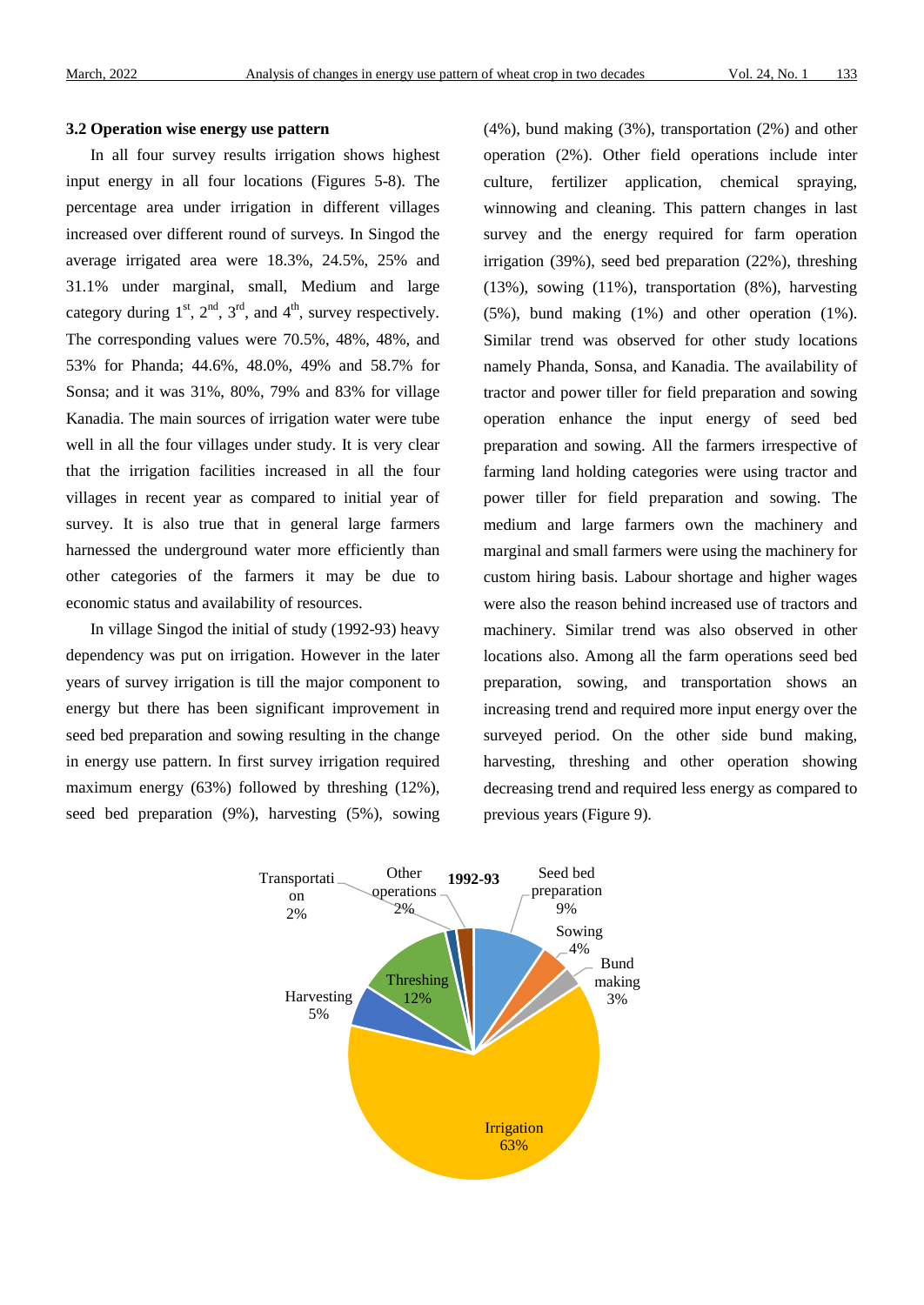

Figure 5 Operation wise energy use pattern in village Singod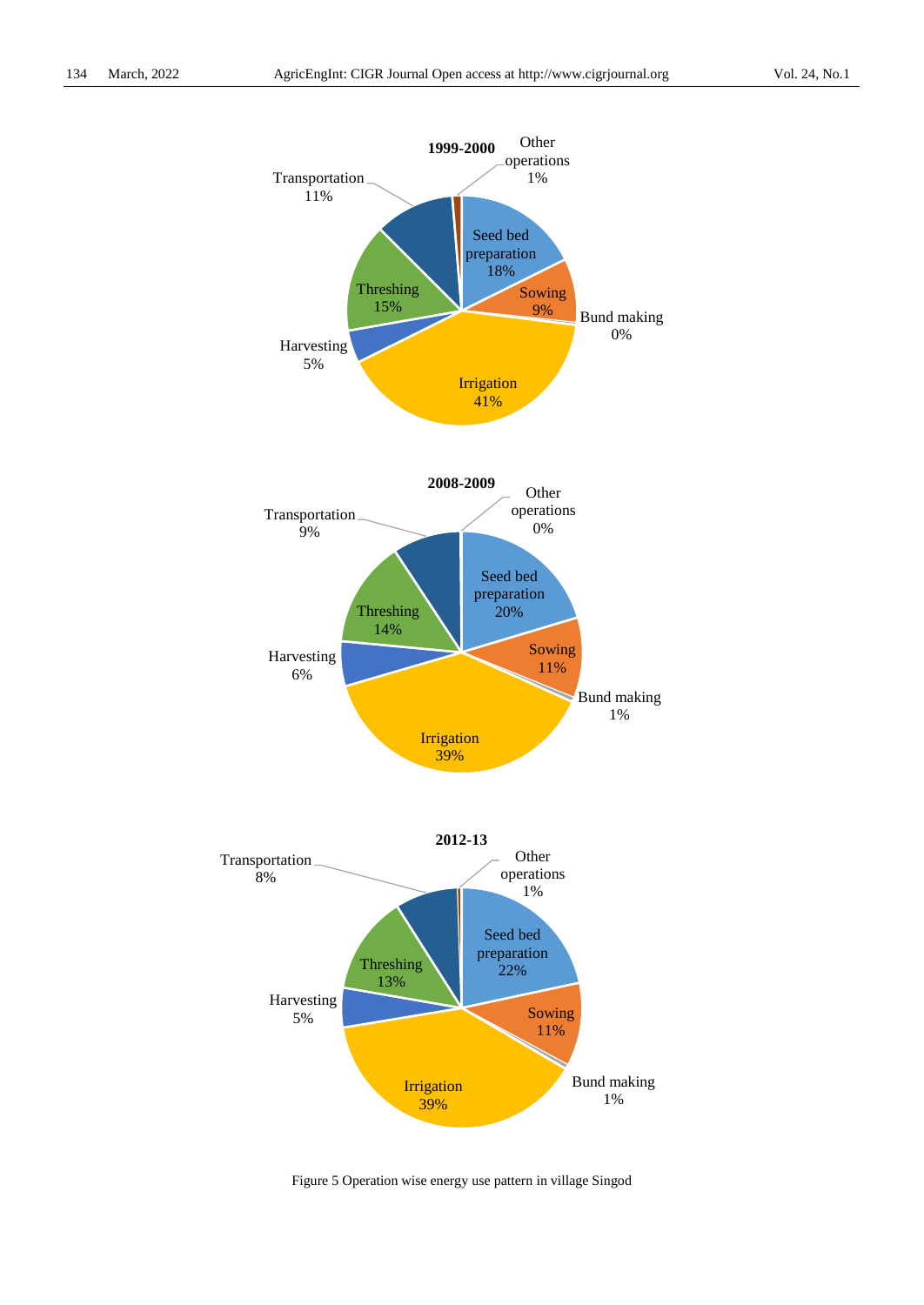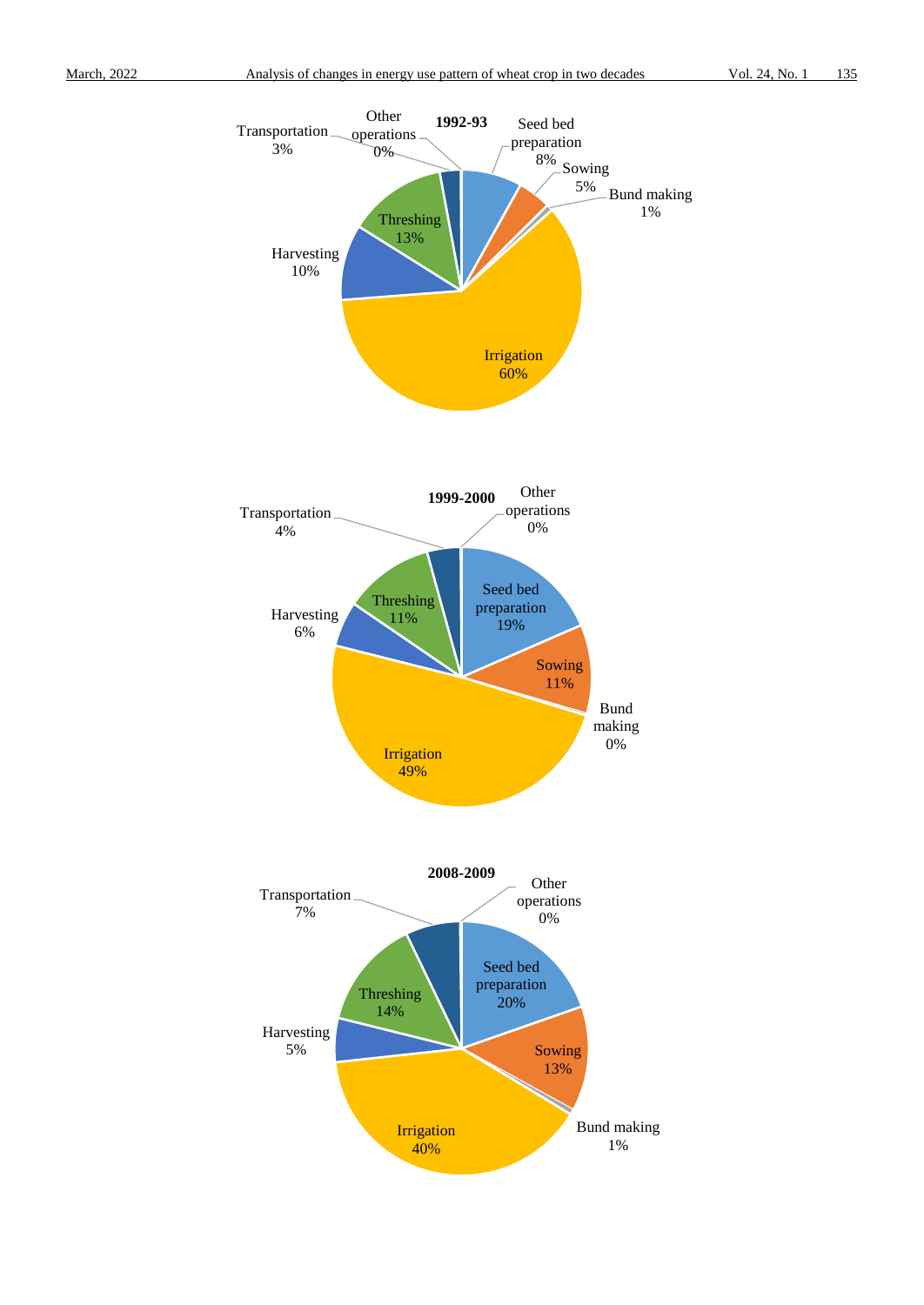

Figure 6 Operation wise energy use pattern in village Phanda

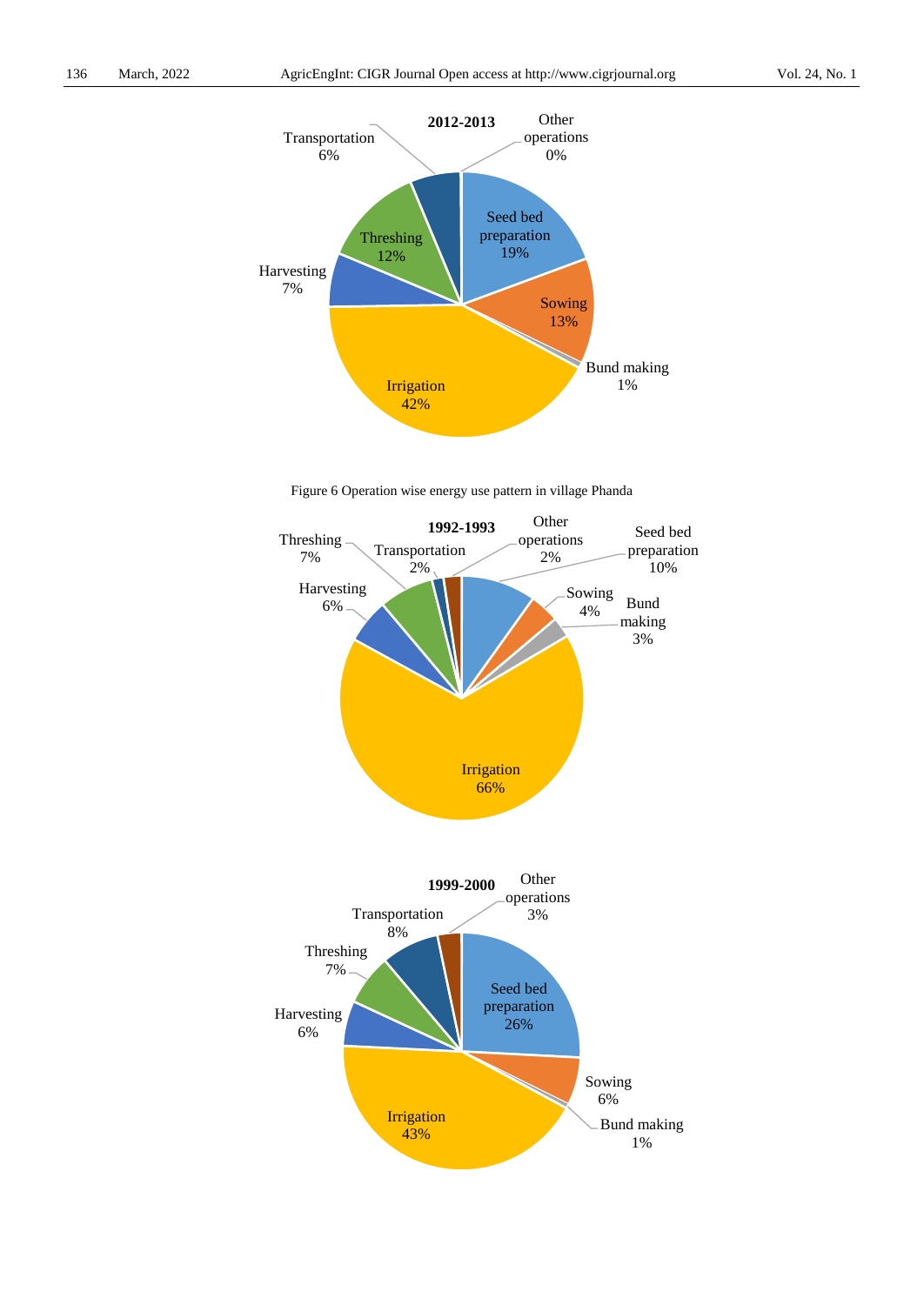



Figure 7 Operation wise energy use pattern in village Sonsa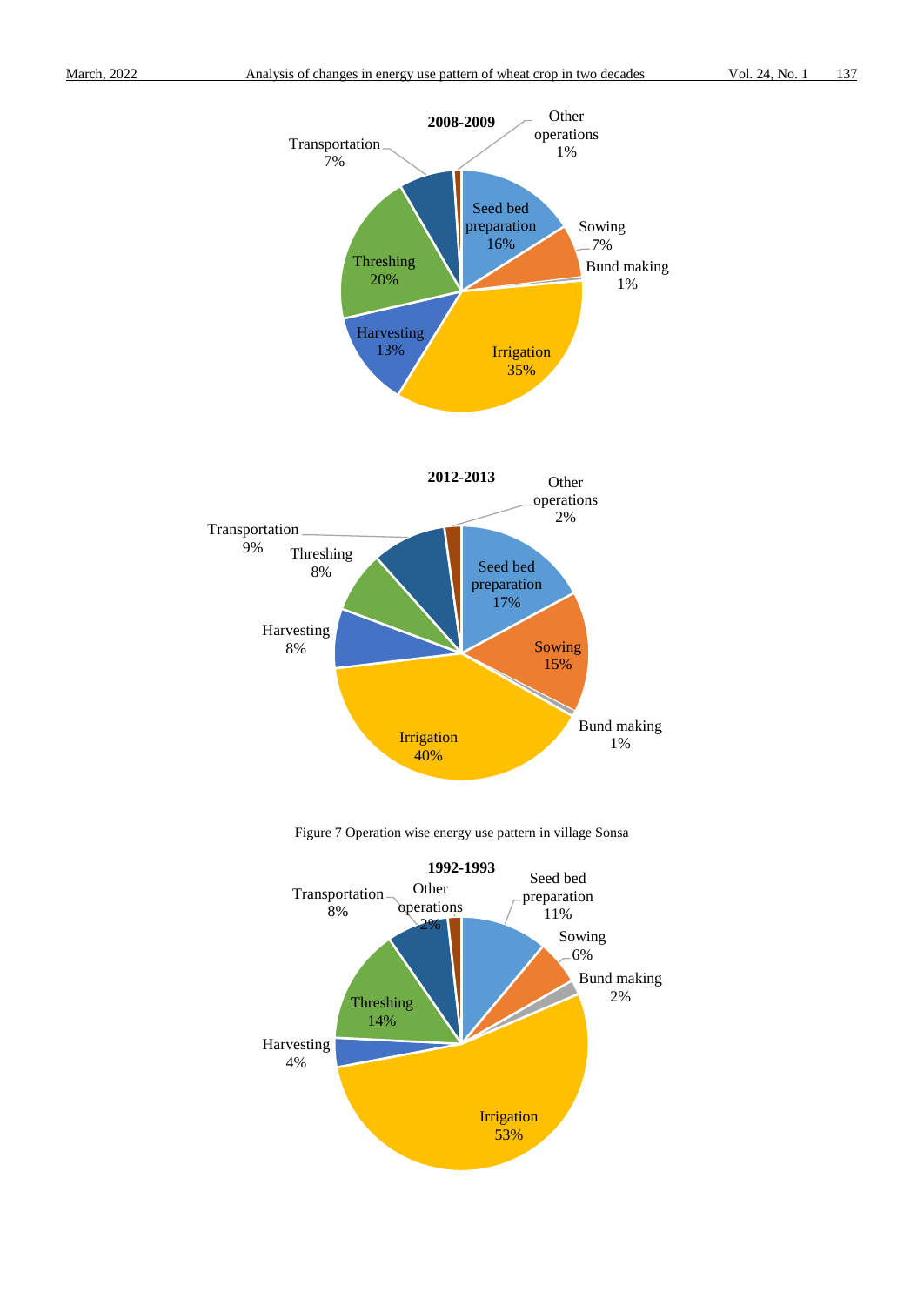

Figure 8 Operation wise energy use pattern in village Kanadia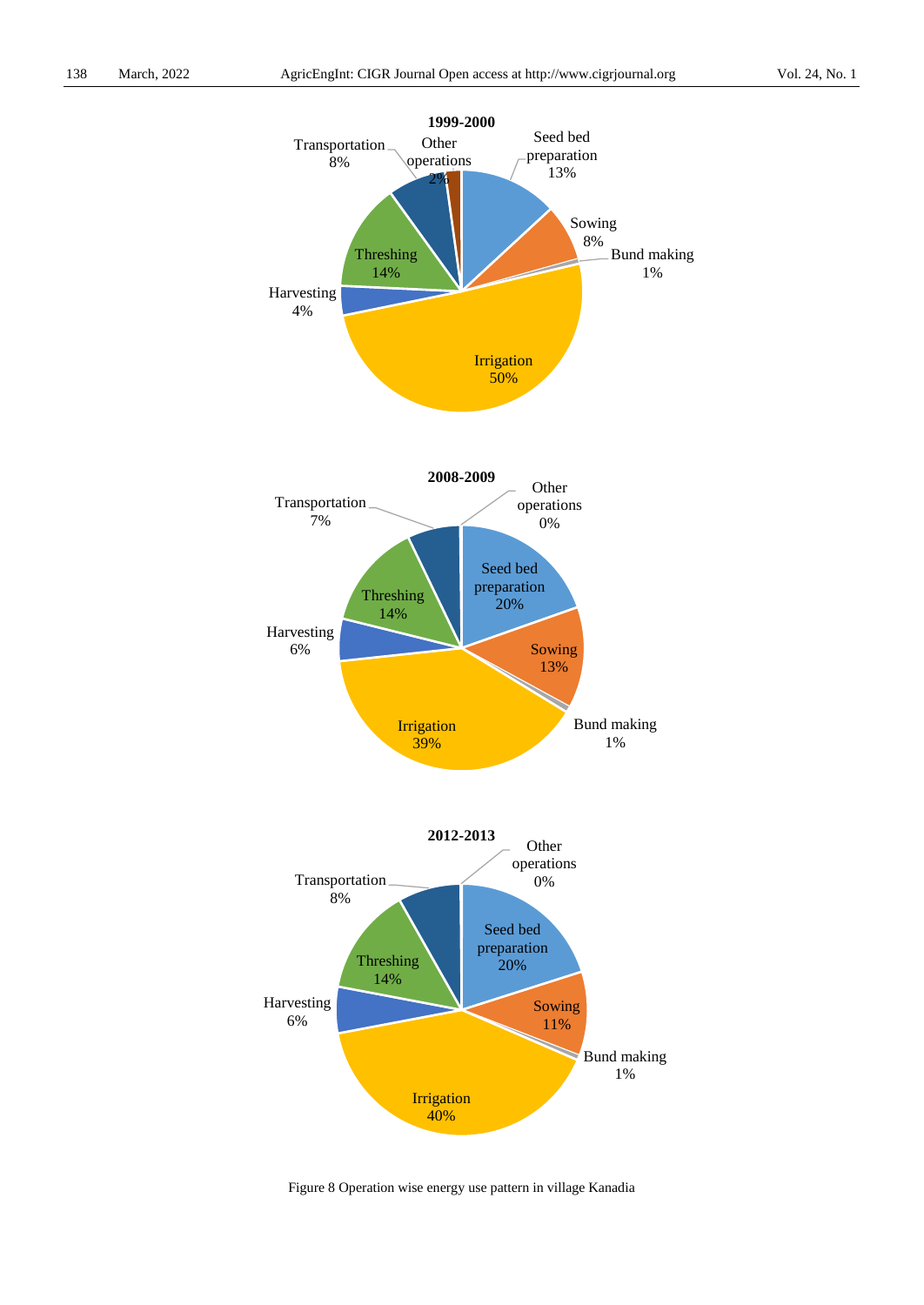













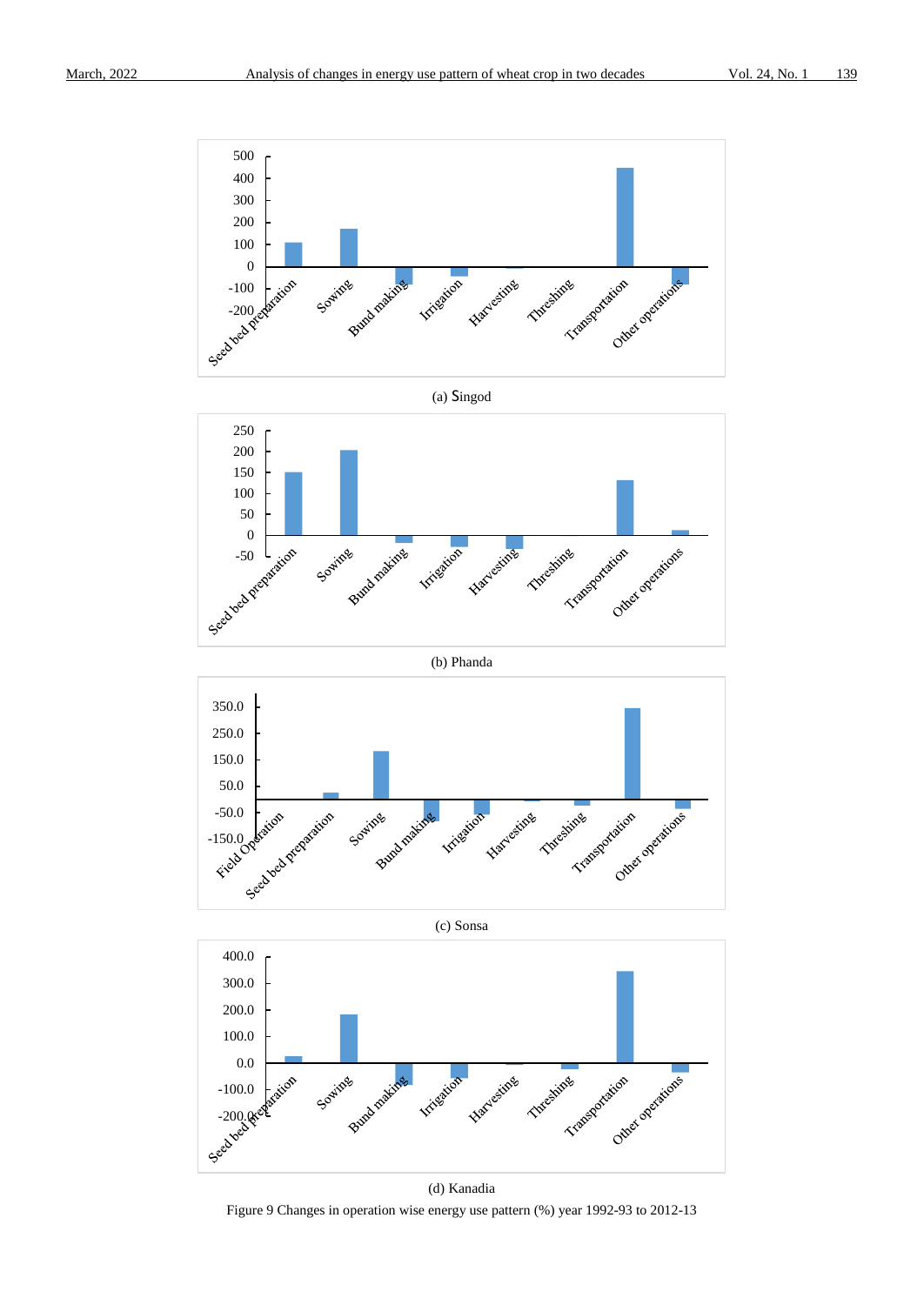#### **3.3 Source wise input energy use pattern**

In the initial period of study (1992-93) heavy reliance was put on electricity and the supply of fertilizer was not sufficient due to supply issues and limited awareness among farmers of Singod. However due to technological and agricultural advancement there has been substantial increase in diesel and fertilizers inputs in the period of study (2008-09). This has also resulted in the composition of change in energy use, specifically energy input from human and animal has drastically reduced over these years**.** In order to distinguished between the direct energy use pattern used by different farm category in survey villages during different round of survey tables are prepared and discussed.

Figures 10-13 show that the source wise energy uses under different category for different villages. The use of non-commercial energy sources (human, animal, fuel wood, agricultural waste, farmyard manure) were reducing over time and transformed to commercial energy sources (Petrol, Diesel, Electricity, Chemical, Fertilizers, Machinery). Over the surveyed period uses of non-commercial energy source reduced by 280.9% and commercial source of energy increased by 17.2% in village Singod. Similar results were found for other

locations and the use of commercial energy resources increased by 21.6%, 2.4%, and 3.4% and the use of noncommercial energy resources decreased by 94.27%, 366.8%, and 111.7% for Phanda, Sonsa and Kanadia, respectively. This shows there was huge transformation from non-commercial energy sources to commercial energy sources. Use of renewable source of energy (human, animal, fuel wood, agricultural waste, seed and farmyard manure was decreased by 41%, 10.5%, 61.9% and 27.8% and use of non-renewable source of energy (petrol, diesel, electricity, chemical, fertilizer, machinery) increased by 13.3%, 20.4%, 24.5% and 10.3% for Singod, Phanda, Sonsa and Kanadia, respectively. The result shows continuous reduction in renewable source of energy. The use of direct energy (human, animal, fuel wood, agricultural waste, petrol, diesel, electricity) sources were decreased by 44.8%, 7.6%, 53.3%. 5.7% and use of indirect source of energy increased by 49.3%, 38.6%, 28.3%, 1.6% for Singod, Phanda, Sonsa and Kanadia, respectively.

The use of diesel, chemical fertilizer, and electricity increased tremendously and none of the farmer found operating with bullock pair in recent years.



Figure 10 Source wise energy classification for village Singod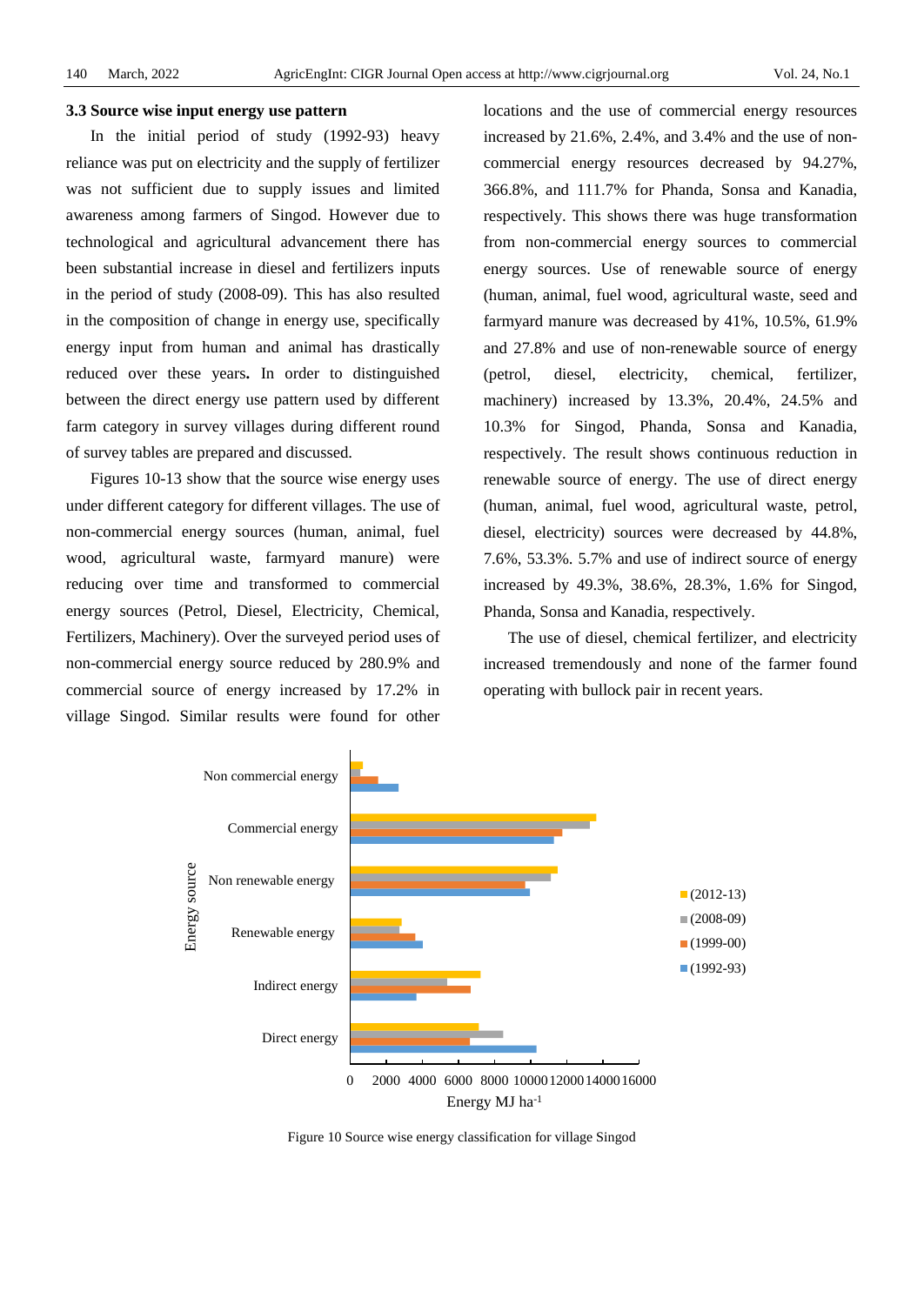

Figure 11 Source wise energy classification for village Phanda







Figure 13 Source wise energy classification for village Kanadia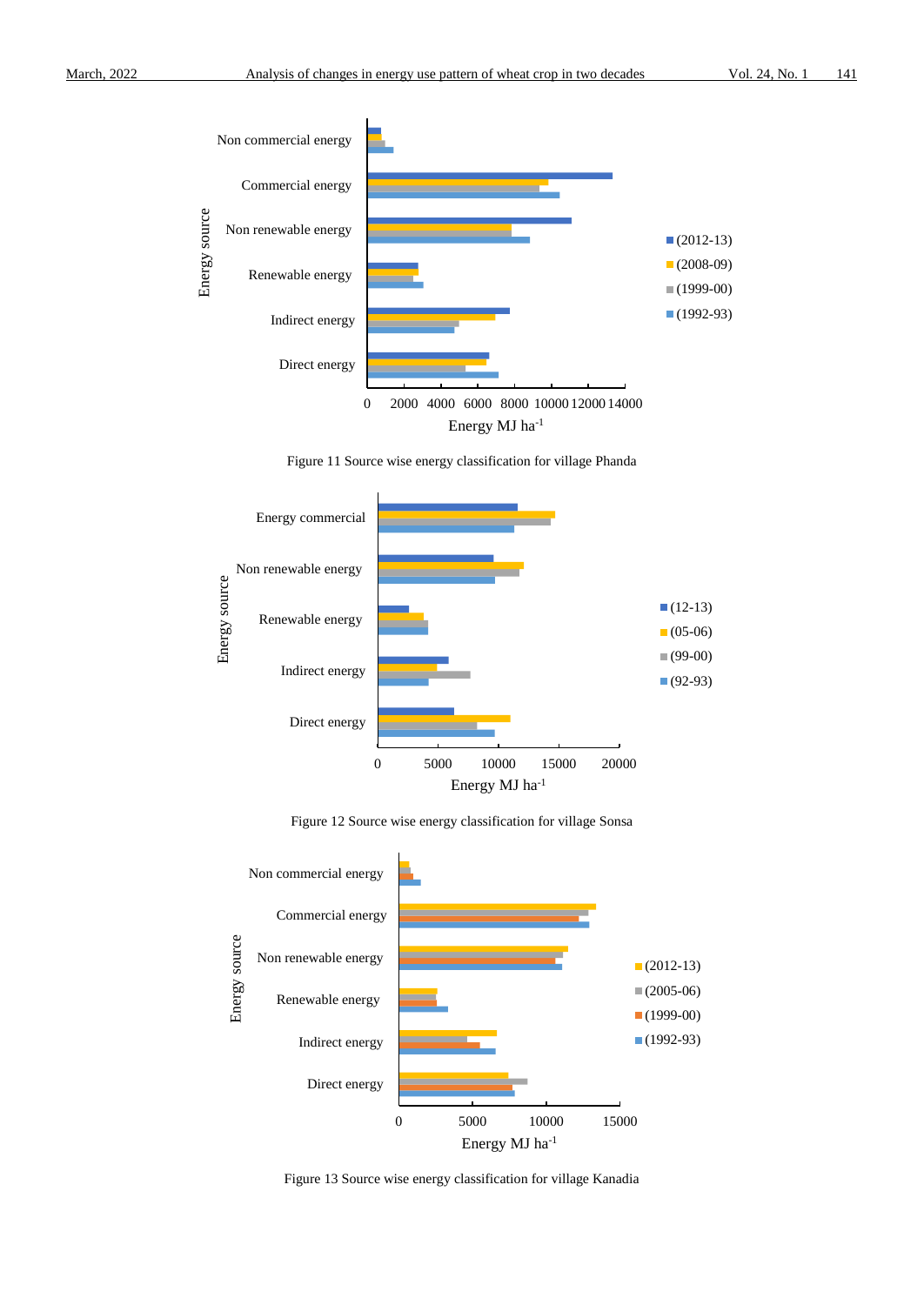#### **3.4 Yield and output energy**

In Singod, the changes in energy use pattern have been found very productive and positive. The productivity of wheat increased from 0.21 kg  $MI<sup>-1</sup>$  to  $0.27$  kg  $MJ^{-1}$ . The increment of about 29%. The yield increased from 2.99 t ha<sup>-1</sup> to 3.85 t ha<sup>-1</sup>. The increment of 28% over the period of surveys (Table 3). The energy consumption decreased from 4.65 MJ  $kg^{-1}$  to 3.72 MJ kg  $<sup>1</sup>$ . This shows the saving of energy by 20%. The energy</sup> use efficiency increased from 5.83 to 7.30 shows the significant increase in energy use efficiency by 25.21% over the period of surveys. The wheat crop yield was increased over the period and there was 33.36%,

16.88%, and 35.57% higher yield was recorded for Phanda, Sonsa and Kanadia, respectively. Specific energy was on decreasing trend and there was 42.24%, 33.83%, and 38.82% reduction was observed for Phanda, Sonsa and Kanadia, respectively. The energy use efficiency was increased by 42.15%, 33.46% and 38.57% for Phanda, Sonsa and Kanadia, respectively. The increase in the productivity in recent years shows that as the use of energy increased the increment in yield was proportionately higher and it can be concluded that there is still be possibility to increase the yield of wheat by increased energy inputs.

| Table 3 Yield of wheat and output energy analysis |
|---------------------------------------------------|
|---------------------------------------------------|

|              |                  | Singod<br>Phanda |            |                  |                | Sonsa      |                  |                |            | Kanadia               |                |               |
|--------------|------------------|------------------|------------|------------------|----------------|------------|------------------|----------------|------------|-----------------------|----------------|---------------|
|              |                  | Specific         | Energy     |                  | Specific       | Energy     |                  | Specific       | Energy     |                       | Specific       | Energy        |
| Year         | Yield            | energy           | use        | Yield            | energy         | use        | Yield            | energy         | use        | Yield                 | energy         | use           |
|              | $(t \, ha^{-1})$ | $(MJ kg^{-1})$   | efficiency | $(t \, ha^{-1})$ | $(MJ kg^{-1})$ | efficiency | $(t \, ha^{-1})$ | $(MJ kg^{-1})$ | efficiency | $(t \text{ ha}^{-1})$ | $(MJ kg^{-1})$ | efficiency    |
| 1992-        |                  |                  |            |                  |                |            |                  |                |            |                       |                |               |
| 1993         | 2.99             | 4.65             | 5.83       | 2.23             | 5.32           | 5.1        | 2.61             | 5.34           | 5.11       | 2.89                  | 4.97           | 5.47          |
| 1999-        |                  |                  |            |                  |                |            |                  |                |            |                       |                |               |
| 2000         | 3.04             | 4.37             | 6.22       | 2.59             | 3.98           | 6.83       | 3.12             | 5.07           | 5.35       | 4.14                  | 3.29           | 8.26          |
| 2008-        |                  |                  |            |                  |                |            |                  |                |            |                       |                |               |
| 2009         | 3.93             | 3.62             | 7.70       | 3.57             | 3.22           | 7.25       | 3.57             | 4.44           | 6.11       | 4.37                  | 3.19           | 8.62          |
| 2012-        |                  |                  |            |                  |                |            |                  |                |            |                       |                |               |
| 2013         | 3.85             | 3.72             | 7.30       | 2.97             | 3.74           | 7.25       | 3.05             | 3.99           | 6.82       | 3.92                  | 3.58           | 7.58          |
| 4 Conclusion |                  |                  |            |                  |                |            | noticed<br>1n    | Phanda.        | Sonsa      | and                   | Kanadia.       | <b>Better</b> |

# **4 Conclusion**

The level of productivity depends upon level of energy inputs applied on different farm operation. The trend of use of direct energy resources have been dynamic in study area with the major shift to nonrenewable and commercial sources as electricity, fertilizer, and diesel; it has become imperative to ensure timely and adequate supply of these resources so that energy investments made are fully exploited. Marginal and small category farms utilized lesser than average energy for almost all the operations whereas medium and large farms consumed comparatively higher than average energy for most of the operations. It is also seen that higher the farm size utilizes higher energy use per unit area. It is very positive fact that in recent years the energy use efficiency increased to a greater extent in study area. The energy productivity was  $0.21 \text{ kg } MJ^{-1}$  in Singod in first round of survey and increased to 0.27 kg  $MJ<sup>-1</sup>$ in the year 2012-13 with an increased efficiency of 28%. Similar increment of 17%, 39% and 35% was

management of physical inputs, timeliness of operations, saving in unnecessary tillage, quality seed, use of superior chemicals for plant protection, uniformity of water use resulted into a great positive effect which can be seen by energy use efficiency and yield for the production of wheat in study area.

#### **Acknowledgements**

The authors express their sincere thanks to the Indian Council of Agricultural Research, New Delhi, for supporting the programme of studies. The authors are grateful to the Vice-chancellor JNKVV Jabalpur for his encouragement and making the college facilities available. Finally, the services rendered by farm machinery students and staffs engaged during study period are thankfully acknowledged.

## **Conflict of interest**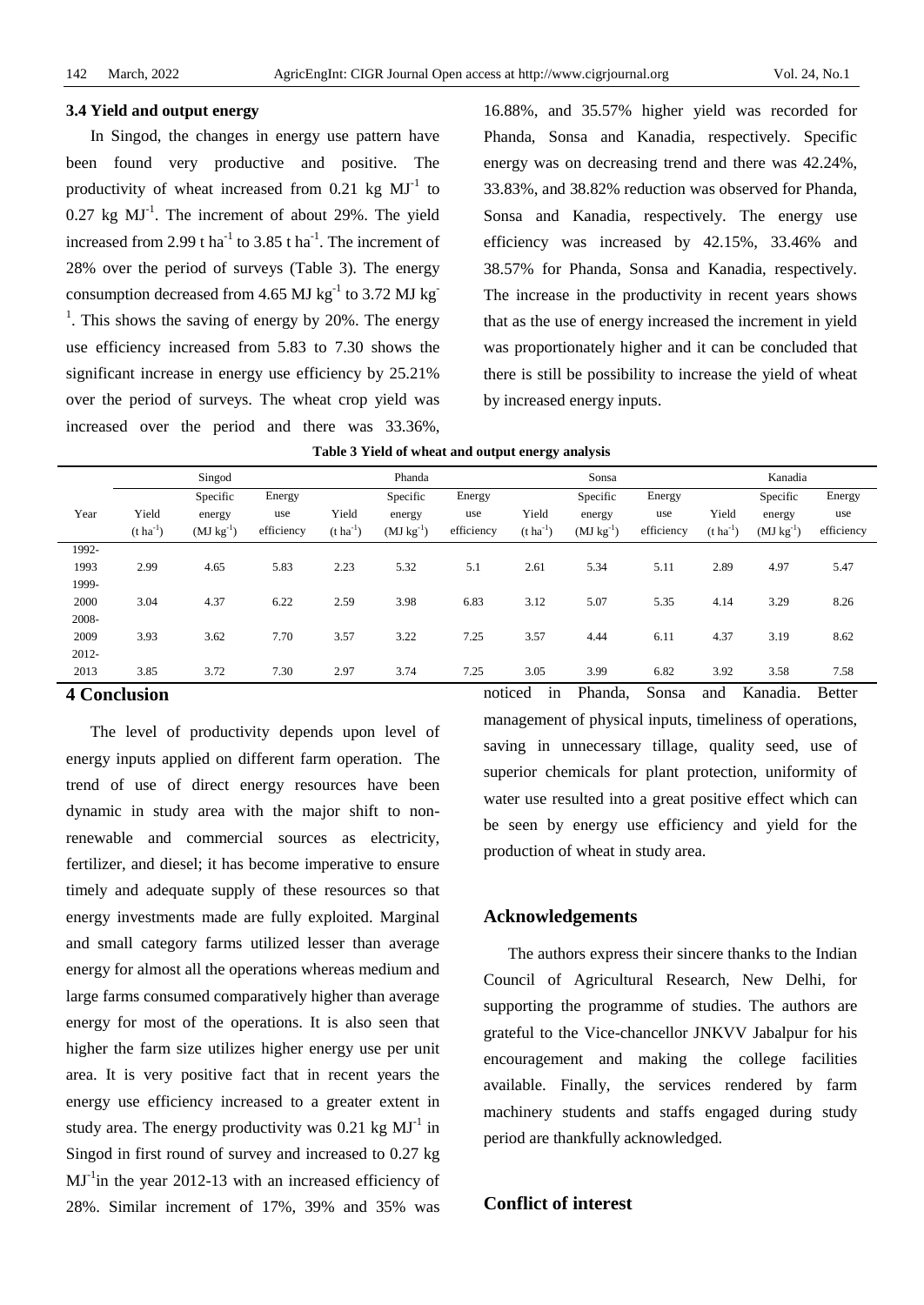Authors declares no conflict of interest.

#### **References**

- Alam, M. S., M. R. Alam, and K. K. Islam. 2005. Energy flow in agriculture: Bangladesh. *American Journal of Environmental Sciences*, 1(3): 213-220.
- Anonymous. 2019. Agriculture Census 2015-16, (Phase-I) All India Report on Number and Area of Operational Holdings. 2019 Agriculture Census Division, Department of Agriculture, Co-Operation & Farmers Welfare, Ministry of Agriculture & Farmers Welfare, Government of India.
- Baishya, A., and G. L. Sharma. 1990. Energy budgeting of rice– wheat cropping system. *Indian Journal of Agronomy*, 35(1- 2): 167-177.
- Chatterjee, D., S. Mohanty, P. K. Guru, C. K. Swain, R. Tripathi, M. Shahid, U. Kumar, A. Kumar, P. Bhattacharyya, P. Gautam, B. Lal, P. K. Dash, A. K. Nayak, P. K. Dash, and A. K. Nayak. 2018. Comparative assessment of urea briquette applicators on greenhouse gas emission, nitrogen loss and soil enzymatic activities in tropical lowland rice. *Agriculture, Ecosystems & Environment*, 252: 178-190.
- Chaudhary, V. P., B. Gangwar, and D. K. Pandey. 2006. Auditing of energy use and output of different cropping systems in India. *CIGR Journal*, 8: Manuscript EE 05 001.
- Clements, D. R., S. F. Weise, R. Brown, D. P. Stonehouse, D. J. Hume, and C. J. Swanton. 1995. Energy analysis of tillage and herbicide inputs in alternative weed management systems. *Agriculture, Ecosystems & Environment*, 52(2-3): 119-128.
- Esengun, K., O. Gündüz, and G. Erdal. 2007. Input-output energy analysis in dry apricot production of Turkey. *Energy Conversion and Management*, 48(2): 592-598.
- Guru, P. K., N. Borkar, M. Debnath, D. Chatterjee, M. Sivashankari, S. Saha, and B. B. Panda. 2019. Rice mechanization in India: Key to enhance productivity and profitability. Cuttack, India: ICAR-National Rice Research Institute.
- Guru, P. K., N. K. Chhuneja, A. Dixit, P. Tiwari, and A. Kumar. 2018. Mechanical transplanting of rice in India: status, technological gaps and future thrust. *ORYZA-An International Journal on Rice*, 55(01): 100-106.
- Guru, P. K., P. S. Tiwari, K. B. Tiwari, A. Shrivastava, R. K. Naik, and B. Nare. 2015. Generation of database for development of a control system for precision seed drill. *CIGR Journal*, 17(3): 242-247.
- Iqbal, T. 2007. Energy input and output for production of boro rice in Bangladesh, *Electronic Journal of Environmental, Agricultural and Food Chemistry*, 6(5): 2144-2149.
- Kitani, O., T. Jungbluth, R. M. Peart, and A. Ramdani. 1999. *CIGR Handbook of Agricultural Engineering, Vol. V, Energy and Biomass Engineering*. St. Joseph, MI, USA: ASAE Publication.
- Kosemani, B. S., and A. O. Bamgboye. 2020. Energy input-output analysis of rice production in Nigeria. *Energy*, 207: 118258.
- Lal, B., P. Gautam, A. K. Nayak, B. B. Panda, P. Bihari, R Tripathi, M. Shahid, P. K. Guru, D. Chatterjee, U. Kumar, and B. P. Meena. 2019. Energy and carbon budgeting of tillage for environmentally clean and resilient soil health of rice-maize cropping system. *Journal of Cleaner Production*, 226: 815-830.
- Lal, B., P. Gautam, B. B. Panda, R. Tripathi, M. Shahid, P. Bihari, P. K. Guru, T. Singh, R. L. Meena, and A. K. Nayak. 2020. Identification of energy and carbon efficient cropping system for ecological sustainability of rice fallow. *Ecological Indicators*, 115: 106431.
- Manjunatha, A. N., A. R. Anik, S. Apeelman, and E. A. Nuppenau. 2013. Impact of land defragmentation, farm size, land ownership, and crop diversity on profit and efficiency of irrigated farms in India. *Land Use Policy*, 31; 397-405.
- Mittal, J. P., and K. C. Dhawan. 1988. Research Manual on Energy Requirements in Agricultural Sector. New Delhi, India: ICAR.
- Muazu, A., A. Yahya, W. I W. Ishak, and S. Khairunniza-Bejo. 2015. Energy audit for sustainable wetland paddy cultivation in Malaysia. *Energy*, 87: 182-191.
- Ozkan, B., H. Akcaoz, and C. Fert. 2004. Energy input-output analysis in Turkish agriculture. *Renew Energy*, 29(1): 39- 51.
- Patel, S. P., P. K. Guru, N. T. Borkar, M. Debnath, B. Lal, P. Gautam, A. Kumar, D. Bhaduri, D. Chatterjee, M. Shahid, R. Tripathi, A. K. Nayak, and H. Pathak. 2018. Energy footprints of rice production. NRRI Research Bulletin No.14. Cuttack, Odisha, India: ICAR-National Rice Research Institute.
- Safa, M., and S. Samarasinghe. 2011. Determination and modelling of energy consumption in wheat production using neural networks: A case study in Canterbury province, New Zealand. *Energy*, 36(8): 5140–5147.
- Shafaei, S. M., M. Loghavi, and S. Kamgar. 2019. Prognostication of energy indices of tractor-implement utilizing softcomputing techniques. *Information Processing in Agriculture*, 6(1): 132-149.
- Sharma, R. K., T. K. Bhattacharya, A. Kumain, P. Chand, S. Mandal, and D. Azad. 2020. Energy use pattern in wheat crop production system among different farmer groups of